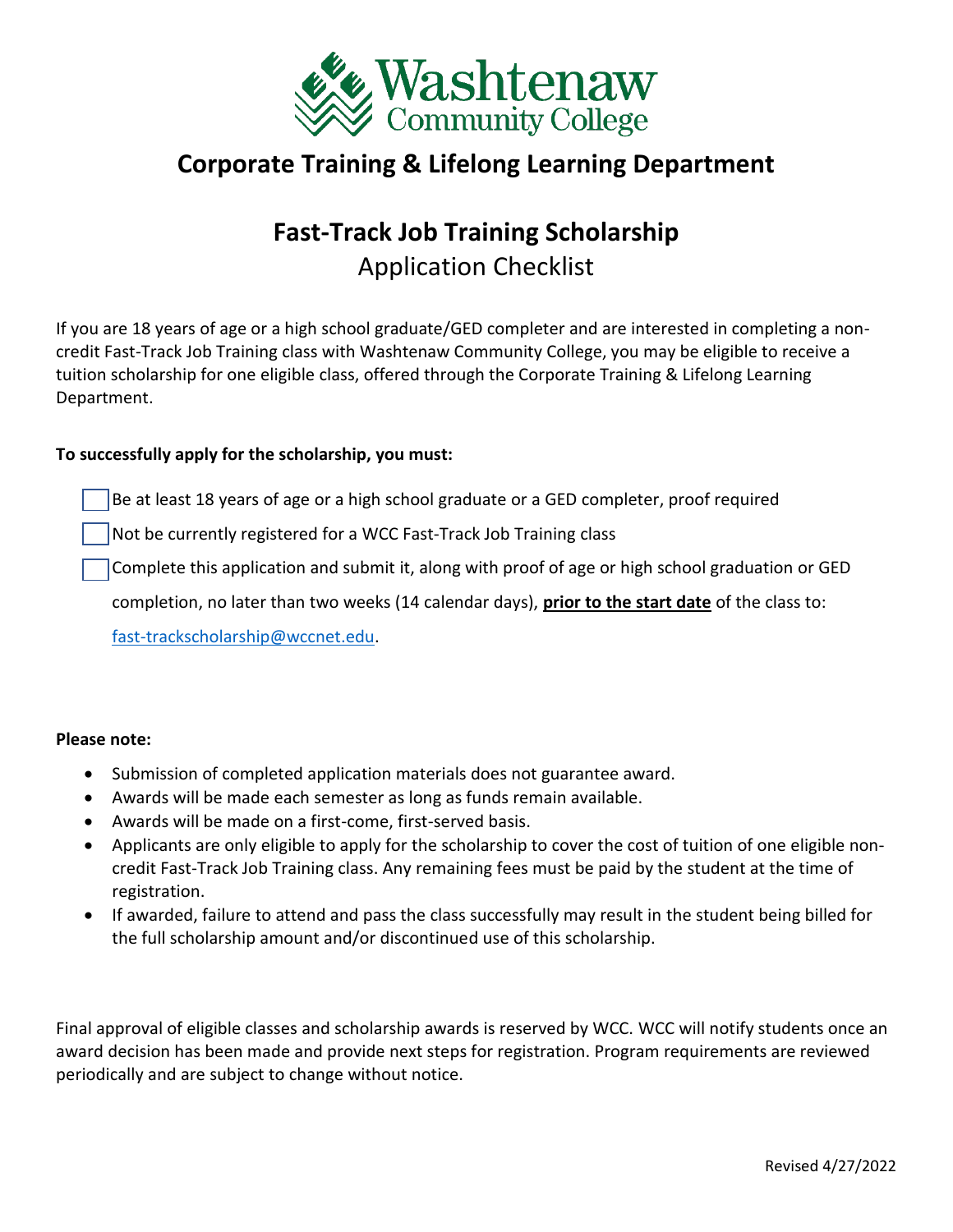

## **Corporate Training & Lifelong Learning Department**

### **Fast-Track Job Training Scholarship Application**

If you are 18 years or older, or a high school graduate/GED completer and are interested in completing a noncredit Fast-Track Job Training class with Washtenaw Community College, you may be eligible to receive a tuition scholarship for one eligible class, offered through the Corporate Training & Lifelong Learning Department.

To successfully apply for the scholarship, you must:

- Be at least 18 years of age or a high school graduate or GED completer, proof required
- Not be currently registered for a WCC Fast-Track Job Training class
- Complete this application and submit it, along with proof of age, high school graduation or GED completion, no later than two weeks (14 calendar days), **prior to the start date** of the class to: [fast-trackscholarship@wccnet.edu.](mailto:fast-trackscholarship@wccnet.edu)

**NOTE:** This application must be approved for award BEFORE registration in the class takes place. Scholarship awards cannot be placed on registered Fast-Track Job Training classes retroactively, due to existing training partner agreements with the College.

| <b>Student Information</b>                                                               |  |  |  |
|------------------------------------------------------------------------------------------|--|--|--|
|                                                                                          |  |  |  |
|                                                                                          |  |  |  |
|                                                                                          |  |  |  |
|                                                                                          |  |  |  |
|                                                                                          |  |  |  |
| <b>Enrollment Information</b>                                                            |  |  |  |
| <b>Fall 20_____</b><br>Summer 20<br><b>Intended Semester of Enrollment:</b><br>Winter 20 |  |  |  |
| Eligible Class You Wish to Enroll (indicate below):                                      |  |  |  |
|                                                                                          |  |  |  |
| <b>Class Type:</b>                                                                       |  |  |  |
|                                                                                          |  |  |  |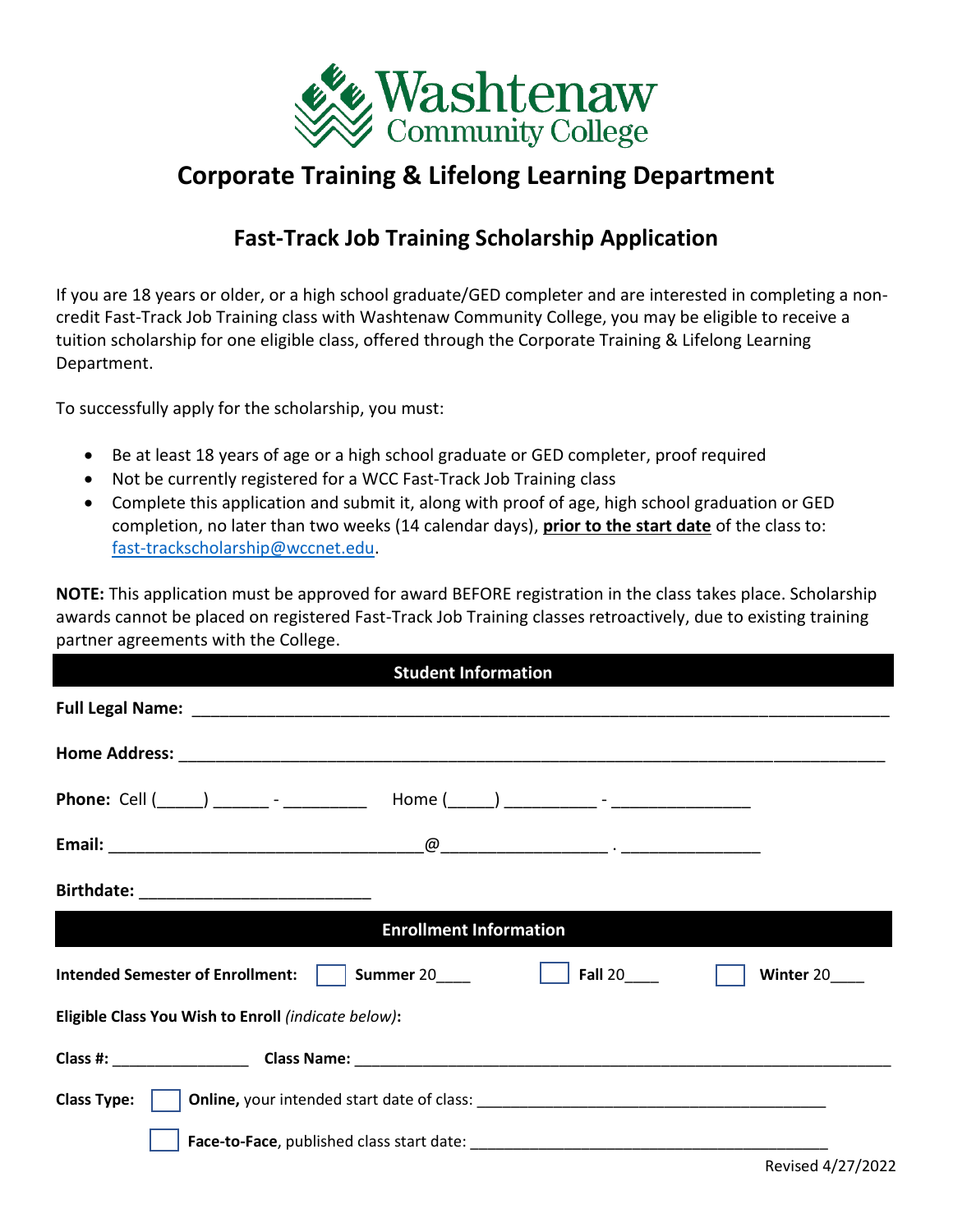| <b>Other Information</b>                                  |  |
|-----------------------------------------------------------|--|
| Are you currently employed?                               |  |
|                                                           |  |
|                                                           |  |
| <b>No</b>                                                 |  |
| In 100 Words or less, please explain your financial need: |  |
|                                                           |  |
|                                                           |  |
|                                                           |  |
|                                                           |  |
|                                                           |  |
|                                                           |  |
|                                                           |  |
|                                                           |  |
|                                                           |  |
|                                                           |  |

### **Student Acknowledgement/Signature**

I am applying for the Fast-Track Job Training Scholarship and attest that all of the information that I have provided is accurate and honest. I understand that, if I drop the class outside of the refund period or fail to attend and pass the class successfully, WCC may bill me for the full tuition amount and/or discontinue my use of this scholarship. I understand that the final approval of eligible classes and awards is reserved by Washtenaw Community College.

**\_\_\_\_\_\_\_\_\_\_\_\_\_\_\_\_\_\_\_\_\_\_\_\_\_\_\_\_\_\_\_\_\_\_\_\_\_\_\_\_\_\_\_\_\_\_\_\_\_\_\_\_\_\_\_\_\_\_\_\_\_\_\_\_\_\_\_\_\_\_\_\_\_\_\_\_\_\_\_\_\_\_\_\_\_\_\_\_\_\_\_\_\_**

**SIGNATURE:** \_\_\_\_\_\_\_\_\_\_\_\_\_\_\_\_\_\_\_\_\_\_\_\_\_\_\_\_\_\_\_\_\_\_\_\_\_\_\_\_\_\_\_\_\_\_\_\_\_\_\_\_\_\_\_\_\_\_\_ **DATE:** \_\_\_\_\_\_\_\_\_\_\_\_

**Comments: \_\_\_\_\_\_\_\_\_\_\_\_\_\_\_\_\_\_\_\_\_\_\_\_\_\_\_\_\_\_\_\_\_\_\_\_\_\_\_\_\_\_\_\_\_\_\_\_\_\_\_\_\_\_\_\_\_\_\_\_\_\_\_\_\_\_\_\_\_\_\_\_\_\_\_\_\_\_\_\_\_\_\_**

*WCC USE ONLY:* **Semester: \_\_\_\_\_\_\_\_\_\_\_\_\_\_\_\_\_\_\_ Approved: Yes No Reviewed By: \_\_\_\_\_\_\_\_\_\_\_\_\_\_\_\_\_**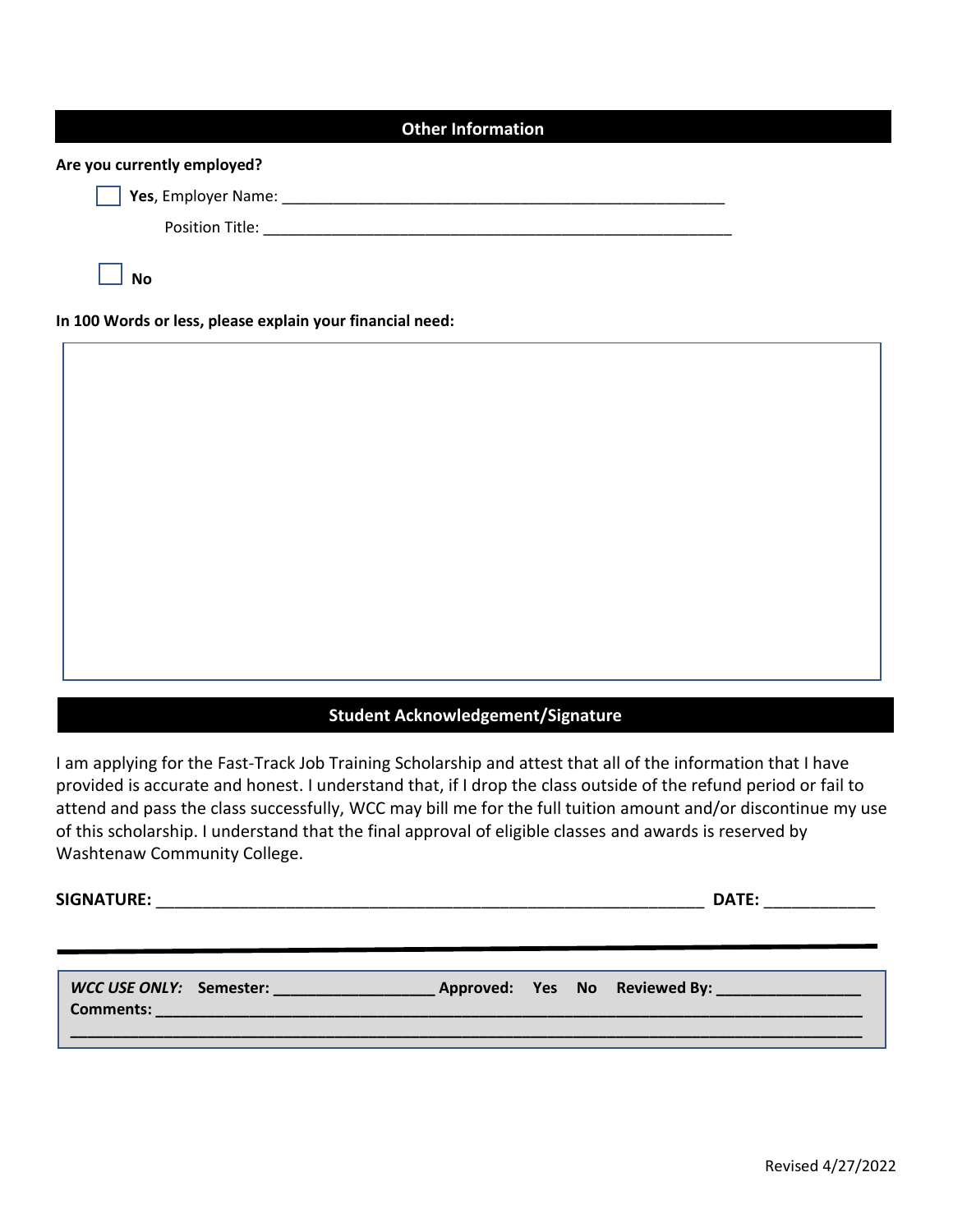

# **Corporate Training & Lifelong Learning Department**

### **Fast-Track Job Training Scholarship Eligible Classes**

| <b>Course Number</b> | <b>Class Name</b>                                                 | <b>CEUs</b> |
|----------------------|-------------------------------------------------------------------|-------------|
|                      | <b>Business/Management</b>                                        |             |
| <b>BMG 1321</b>      | <b>Certified Cannabis Budtender</b>                               | 7.5         |
| <b>BMG 1322</b>      | Certified Cannabis Dispensary Manager                             | 7.5         |
| <b>BMG 1323</b>      | <b>Certified Cannabis Edibles Professional</b>                    | 7.5         |
| <b>BMG 1325</b>      | Interior Decoration & Design Entrepreneur                         | 45          |
| <b>BMG 1326</b>      | Green Interior Decorating & Design                                | 68          |
| <b>BMG 1327</b>      | <b>Floral Design</b>                                              | 27          |
|                      | <b>Communications Infrastructure</b>                              |             |
| CIS 4066             | Certified Fiber Optic Specialist: Outside Plant (CFOS/O)          | 1.6         |
| CIS 4081             | Certified Fiber Optic Technician (CFOT)                           | 2.4         |
| <b>CIS 4082</b>      | Certified Fiber Optic Specialist/Testing and Maintenance (CFOS/T) | 1.6         |
| <b>CIS 4083</b>      | Certified Fiber Optic Specialist/Splicing (CFOS/S)                | 0.8         |
|                      | <b>Energy</b>                                                     |             |
| <b>CON 1003</b>      | Certified Renewable Energy Specialist                             | 44          |
|                      | <b>Finance/Accounting</b>                                         |             |
| <b>BMG 1319</b>      | Certified Professional Bookkeeper                                 | 49          |
| <b>BMG 1320</b>      | Certified Administrative Assistant and Professional Bookkeeper    | 81          |
| <b>BMG 1329</b>      | Certified Professional Bookkeeper with QuickBooks                 | 49          |
|                      | <b>Health &amp; Fitness</b>                                       |             |
| <b>HSC 1058</b>      | <b>Certified Nutrition &amp; Fitness Coach</b>                    | 23          |
| <b>HSC 1059</b>      | <b>Certified Personal Fitness Trainer</b>                         | 28          |
| <b>HSC 1063</b>      | <b>Certified Wellness Coach</b>                                   | 31.5        |
| <b>HSC 4399</b>      | <b>Personal Trainer Certification Course</b>                      | 6.2         |
|                      | <b>Health Care</b>                                                |             |
| <b>HSC 1014</b>      | Phlebotomy Fundamentals and Certification                         | 4.4         |
| <b>HSC 1034</b>      | <b>EKG Technician Certification</b>                               | 5.6         |
| <b>HSC 1053</b>      | <b>Medical Administrative Assistant</b>                           | 5.3         |
| <b>HSC 1054</b>      | Ophthalmic Assistant Program                                      | 5.3         |
| <b>HSC 1056</b>      | Veterinary Assistant Program with Externship                      | 14.3        |
| <b>HSC 1057</b>      | Chiropractic Assistant Program                                    | 5.3         |
| <b>HSC 1061</b>      | Certified Pharmacy Technician                                     | 55.5        |
| <b>HSC 1062</b>      | <b>Certified Veterinary Assistant</b>                             | 68.5        |
| <b>HSC 1081</b>      | Certified Medical Administrative Assistant Associate              | 65          |
| <b>HSC 1082</b>      | <b>Certified Medical Biller and Coder</b>                         | 42          |
| <b>HSC 1083</b>      | Certified Physical Therapy Aide                                   | 47          |
| <b>HSC 1086</b>      | <b>Certified Clinical Medical Assistant Master Professional</b>   | 116         |
| <b>HSC 4433</b>      | Phlebotomy Technician                                             | 47          |